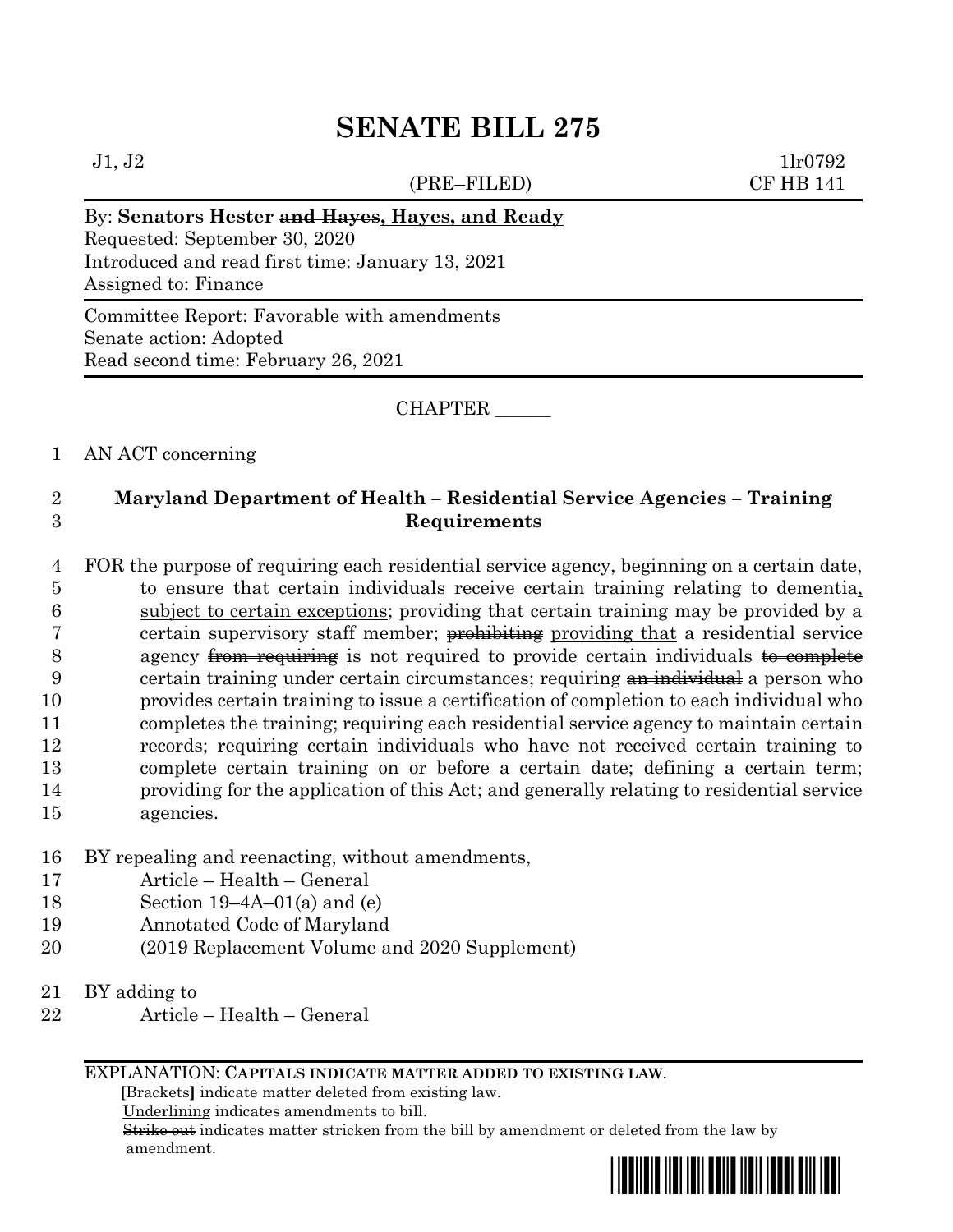| <b>SENATE BILL 275</b> |  |
|------------------------|--|
|                        |  |

| $\mathbf{1}$<br>$\overline{2}$<br>$\boldsymbol{3}$ | Section 19-4A-03.1<br>Annotated Code of Maryland<br>(2019 Replacement Volume and 2020 Supplement)                                                                                                                                                                                             |
|----------------------------------------------------|-----------------------------------------------------------------------------------------------------------------------------------------------------------------------------------------------------------------------------------------------------------------------------------------------|
| 4<br>5                                             | SECTION 1. BE IT ENACTED BY THE GENERAL ASSEMBLY OF MARYLAND,<br>That the Laws of Maryland read as follows:                                                                                                                                                                                   |
| $6\phantom{.}6$                                    | Article - Health - General                                                                                                                                                                                                                                                                    |
| 7                                                  | $19 - 4A - 01$ .                                                                                                                                                                                                                                                                              |
| 8                                                  | In this subtitle the following words have the meanings indicated.<br>(a)                                                                                                                                                                                                                      |
| 9<br>10<br>11<br>12                                | "Residential service agency" means any person that is engaged in a<br>(e)<br>(1)<br>nongovernmental business of employing or contracting with individuals to provide home<br>health care for compensation to an unrelated sick or disabled individual in the residence of<br>that individual. |
| 13<br>14                                           | "Residential service agency" includes any agency that employs or<br>(2)<br>contracts with individuals directly for hire as home health care providers.                                                                                                                                        |
| 15                                                 | (3)<br>"Residential service agency" does not include:                                                                                                                                                                                                                                         |
| 16<br>17                                           | A home health agency that is licensed under the provisions of<br>(i)<br>Subtitle 4 of this title;                                                                                                                                                                                             |
| 18<br>19                                           | A person required to be licensed as a home health agency under<br>(ii)<br>the provisions of Subtitle 4 of this title;                                                                                                                                                                         |
| 20<br>21                                           | A home-based hospice care program that is licensed under the<br>(iii)<br>provisions of Subtitle 9 of this title;                                                                                                                                                                              |
| 22<br>23                                           | A hospital that is licensed under the provisions of Subtitle 3 of<br>(iv)<br>this title;                                                                                                                                                                                                      |
| 24<br>$25\,$                                       | A related institution that is licensed under the provisions of<br>(v)<br>Subtitle 3 of this title;                                                                                                                                                                                            |
| $26\,$<br>$27\,$                                   | Personal care providers under the Medical Assistance Personal<br>(vi)<br>Care Program;                                                                                                                                                                                                        |
| 28<br>29                                           | Any person practicing a health occupation that the person is<br>(vii)<br>authorized to practice under the Health Occupations Article;                                                                                                                                                         |
| 30<br>$31\,$                                       | A nursing referral service agency that is licensed under Subtitle<br>(viii)<br>4B of this title;                                                                                                                                                                                              |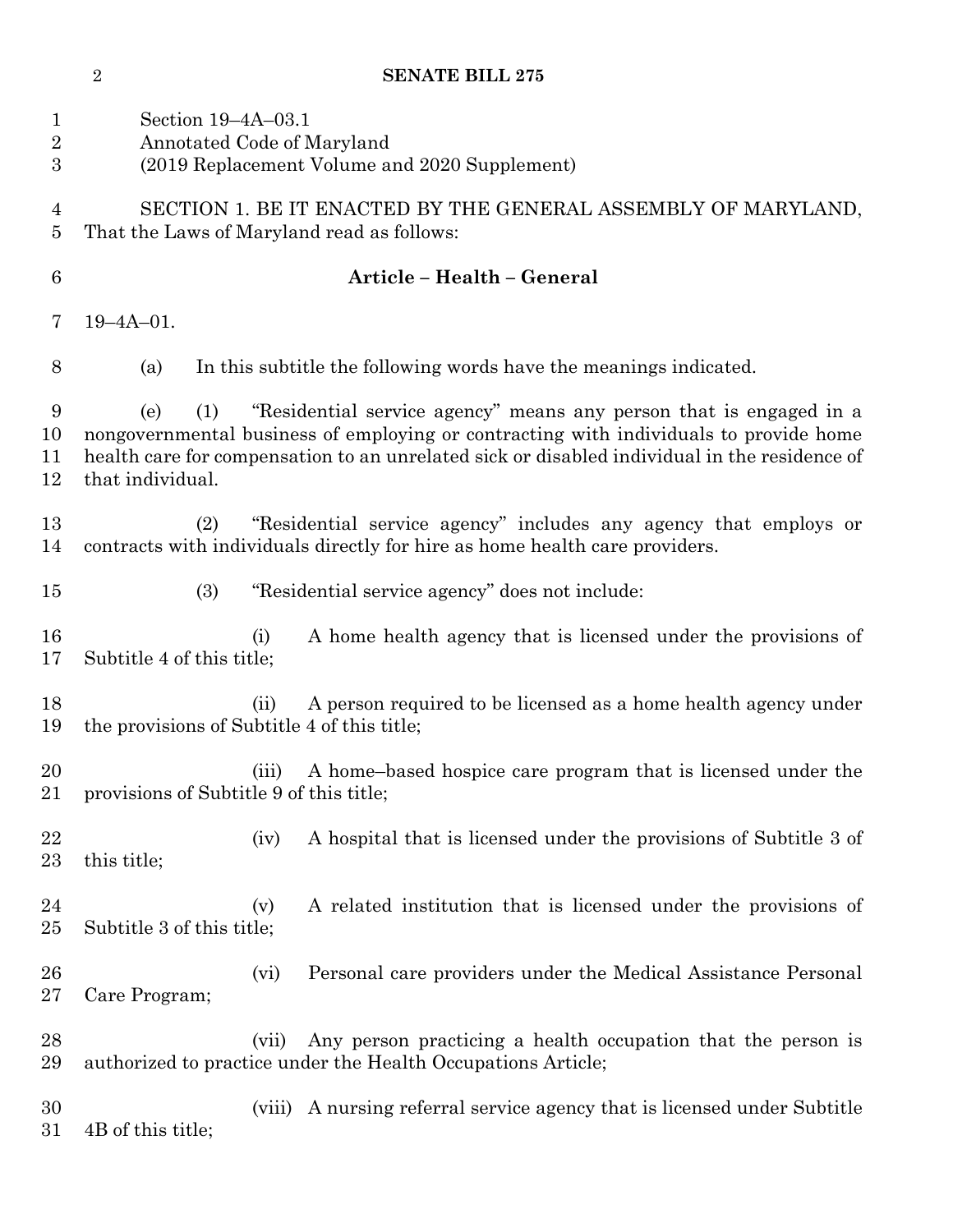#### **SENATE BILL 275** 3

 (ix) A group of persons licensed under the same title of the Health Occupations Article practicing as a business; or

 (x) Residential rehabilitation services providers approved under regulations adopted by the State mental health authority.

**19–4A–03.1.**

 **(A) IN THIS SECTION, "SUPERVISORY STAFF" MEANS AN INDIVIDUAL WHO SUPERVISES DIRECT CARE STAFF IN THE INDIVIDUAL'S CLINICAL ROLE.**

 **(B) THIS SECTION DOES NOT APPLY TO A RESIDENTIAL SERVICE AGENCY THAT ONLY PROVIDES DURABLE MEDICAL EQUIPMENT.**

 **(C) (1) BEGINNING EXCEPT AS PROVIDED IN SUBSECTION (D) OF THIS SECTION, BEGINNING JULY 1, 2022, EACH RESIDENTIAL SERVICE AGENCY SHALL ENSURE THAT:**

 **(I) EXCEPT AS PROVIDED IN SUBSECTION (D) OF THIS SECTION, WITHIN WITHIN 45 DAYS AFTER AN INDIVIDUAL'S START OF EMPLOYMENT AS PART OF THE RESIDENTIAL SERVICE AGENCY'S DIRECT CARE OR SUPERVISORY STAFF, THE INDIVIDUAL IS TRAINED TO PROVIDE THE CARE REQUIRED BY THE CLIENTS OF THE RESIDENTIAL SERVICE AGENCY BY, AT A MINIMUM, PROVIDING 3 HOURS OF ONLINE OR IN–PERSON TRAINING REGARDING DEMENTIA, INCLUDING TRAINING REGARDING:**

 **1. AN OVERVIEW OF ALZHEIMER'S DISEASE AND DEMENTIA;**

- **2. PERSON–CENTERED CARE;**
- **3. AN UNDERSTANDING OF THE ASSESSMENT AND CARE PLANNING PROCESS;**
- **4. ACTIVITIES OF DAILY LIVING; AND**
- **5. ALZHEIMER'S DISEASE AND DEMENTIA–RELATED BEHAVIORS AND COMMUNICATION; AND**

 **(II) EACH MEMBER OF THE RESIDENTIAL SERVICE AGENCY'S DIRECT CARE OR SUPERVISORY STAFF RECEIVES 2 HOURS OF ONLINE OR IN–PERSON CONTINUING EDUCATION TRAINING REGARDING ALZHEIMER'S DISEASE AND DEMENTIA EACH CALENDAR YEAR.**